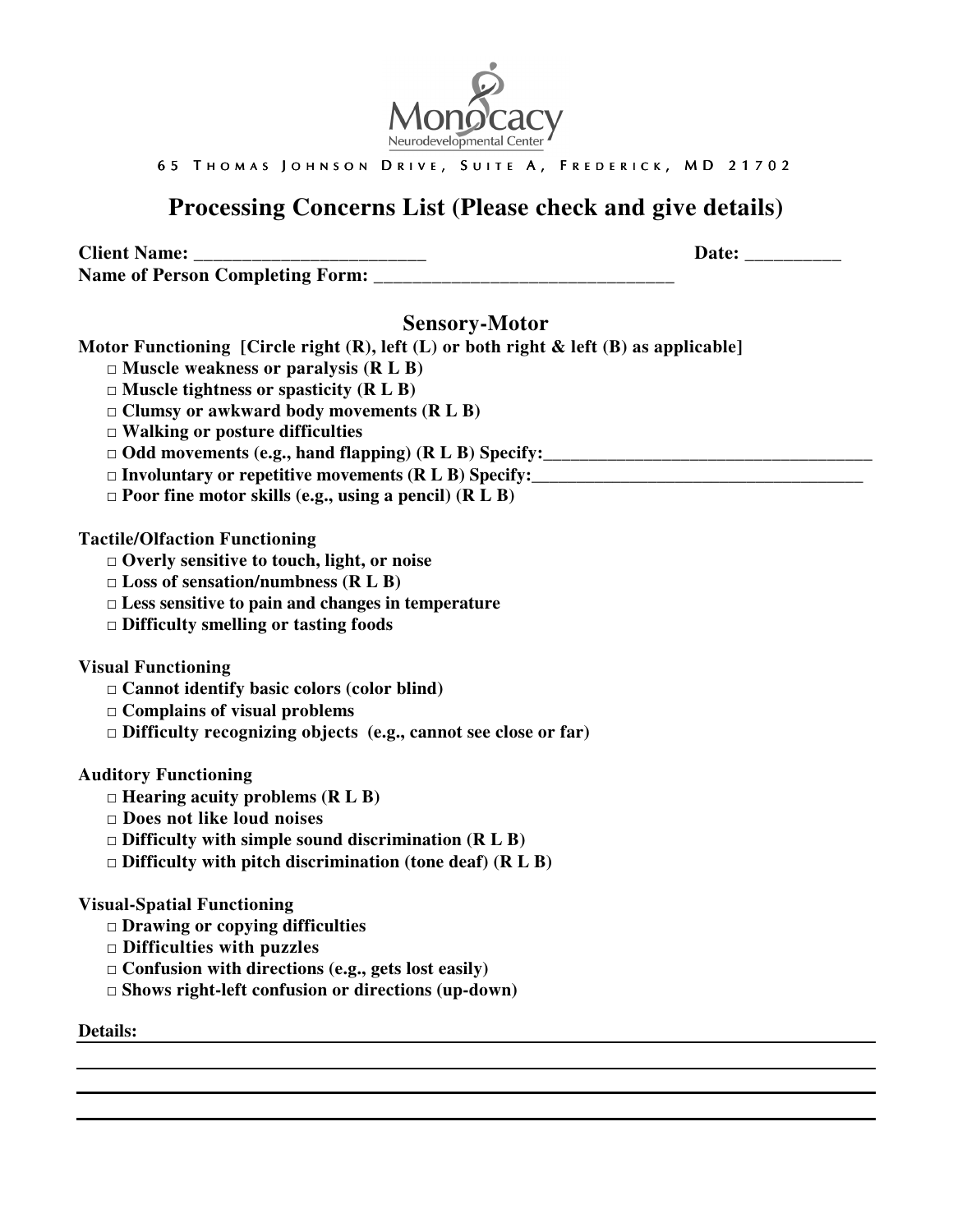# **Attention**

**Focused or Selective Attention** 

- □ **Easily distracted by \_\_\_\_\_\_\_\_\_\_\_\_\_\_\_\_\_\_\_\_\_\_\_\_\_\_\_\_\_\_\_\_\_\_\_\_**
- □ **Inattentive to details / careless mistakes**

#### **Sustained Attention**

- □ **Difficulty paying attention for long periods of time**
- □ **Mind going blank / loses train of thought**
- □ **Seems to lose place in an task (e.g., reading)**

#### **Shifting Attention**

- □ **Difficulty stopping one activity and starting another**
- □ **Gets stuck on one activity**
- □ **Easily becomes absorbed into one task (e.g., video game)**

#### **Attentional Capacity**

- □ **Stops performing tasks that contain too many details**
- □ **Avoids activities that require a lot of mental effort**
- □ **Seems to get overwhelmed with difficult tasks**

#### **Details:**

## **Language**

#### **Articulation**

- □ **Omits sounds**
- □ **Substitutes sounds**
- □ **Distorts sounds (e.g., slurring, stuttering)**

#### **Receptive Language**

- □ **Trouble understanding others**
- □ **Does not do well with verbal directions**

#### **Expressive Language**

- □ **Difficulty finding the right word to say**
- □ **Limited amount of speech**
- □ **Slow labored speech**
- □ **Odd or unusual language or vocal sounds**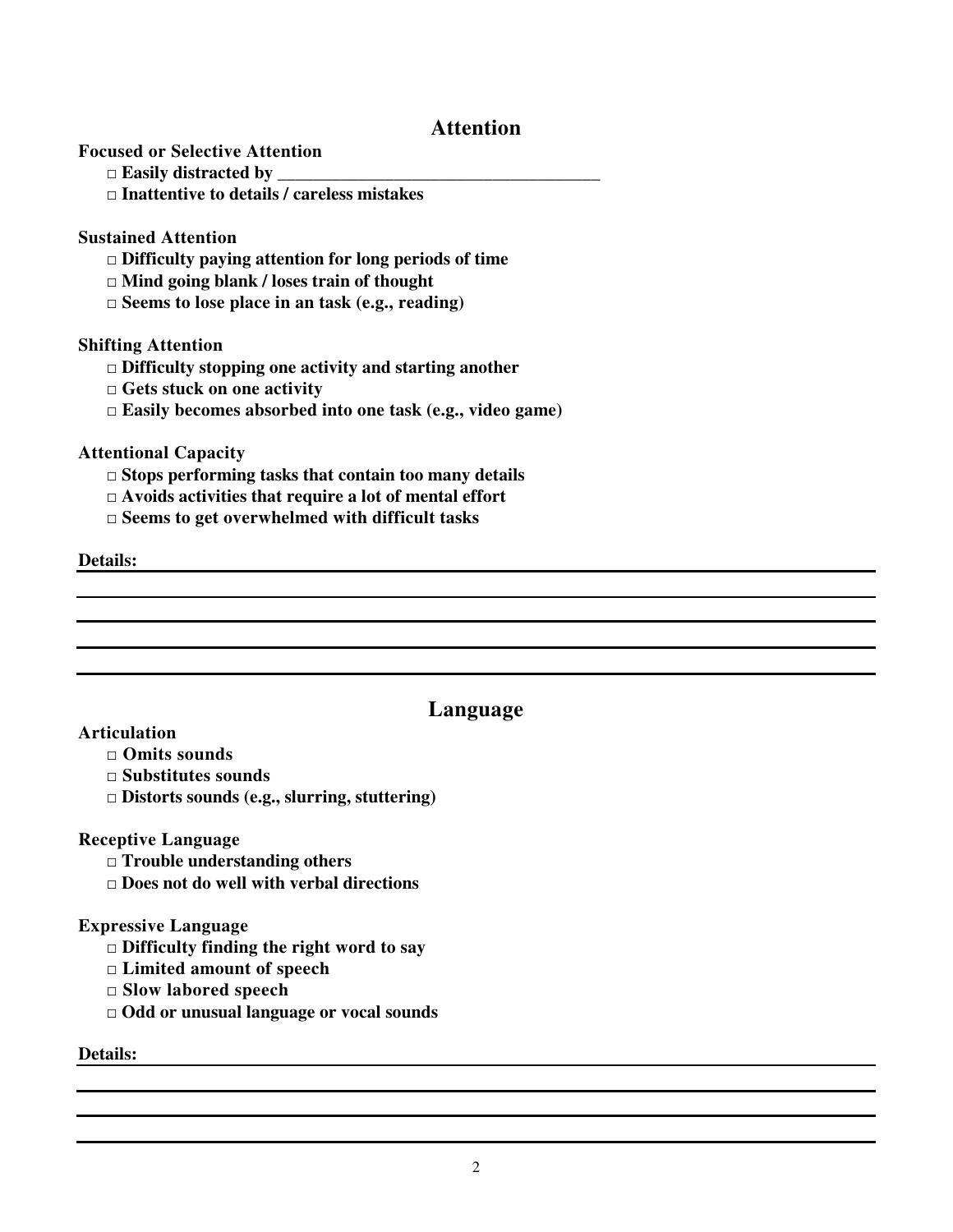## **Memory**

**Short Term Memory** 

- □ **Frequently asks for repetitions of instructions/explanations**
- □ **Seems not to know things right after they are presented**
- □ **Trouble following multiple step directions**

**Active Working Memory** 

- □ **Loses track of steps/forgets what they are doing amid task**
- □ **Loses train of thought while writing**

### **Long Term Memory**

- □ **Difficulty answering questions of facts quickly**
- □ **Gets frustrated while trying to convey thoughts on paper**
- □ **Forgets what happened days or weeks ago**
- □ **Forgets where personal items or work were left**

**General Learning** 

- □ **Difficulty learning verbal information**
- □ **Difficulty learning visual information**
- □ **Difficulty integrating verbal and visual information**